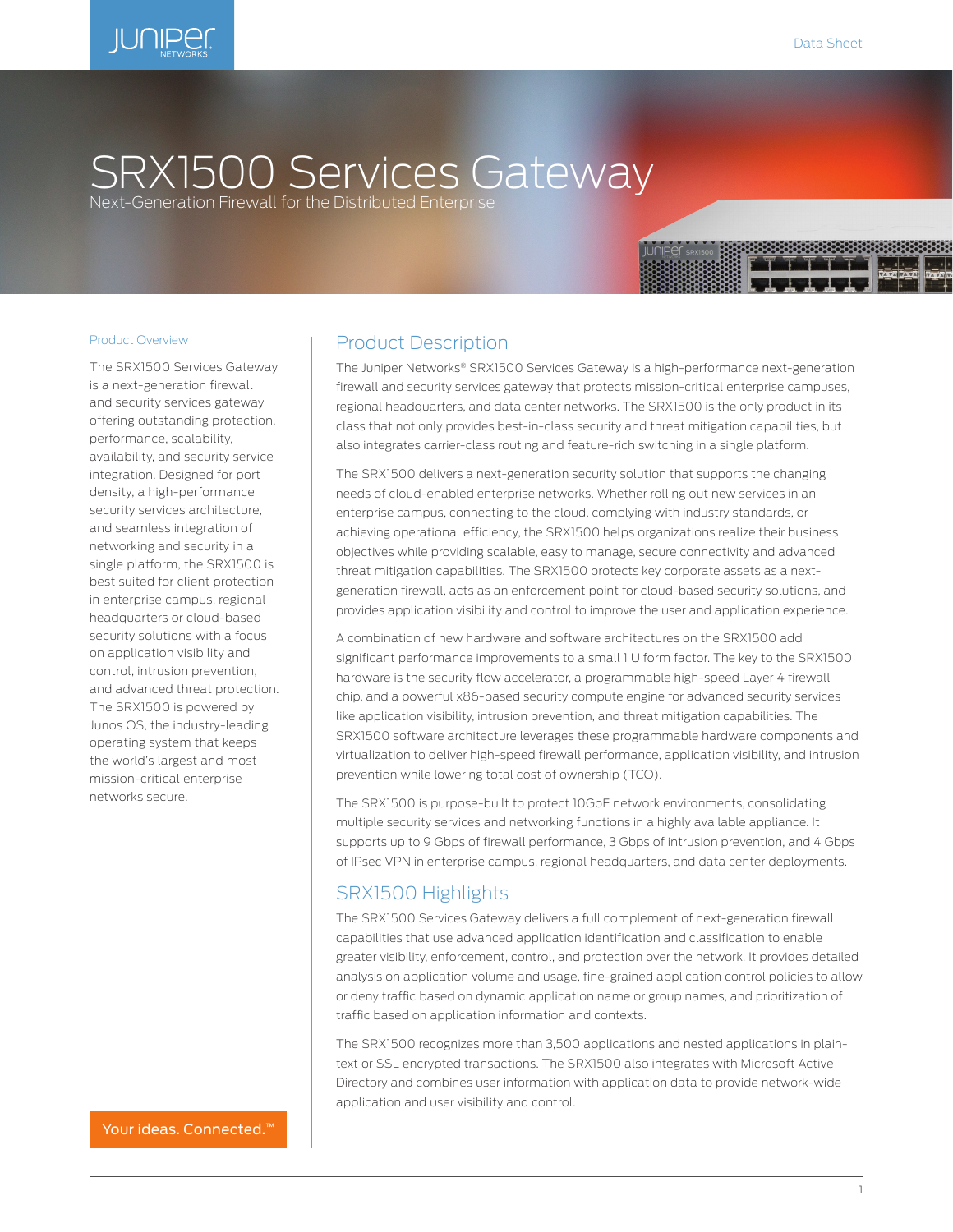For the perimeter, the SRX1500 Services Gateway offers a comprehensive suite of application security services, threat defenses, and intelligence services to protect networks from the latest content-borne threats. Integrated threat intelligence via Juniper Networks Spotlight Secure offers adaptive threat protection against command and control (C&C)-related botnets and policy enforcement based on GeoIP. Integrating the Juniper Networks Sky Advanced Threat Protection solution, the SRX1500 detects and enforces automated protection against known malware and zero-day threats with a very high degree of accuracy. The SRX1500 enables agile SecOps through automation capabilities that support Zero Touch Deployment, Python scripts for orchestration, and event scripting for operational management.

The SRX1500 Services Gateway runs Juniper Networks Junos® operating system, a proven, carrier-hardened network OS that powers the top 100 service provider networks around the world. The rigorously tested carrier-class routing features of IPv4/IPv6, OSPF, BGP, and multicast have been proven in over 15 years of worldwide deployments.

# Features and Benefits

| <b>Business Requirement</b>               | Feature/Solution                                                                                                          | SRX1500 Advantages                                                                                                                                                                                                                                                      |
|-------------------------------------------|---------------------------------------------------------------------------------------------------------------------------|-------------------------------------------------------------------------------------------------------------------------------------------------------------------------------------------------------------------------------------------------------------------------|
| High performance                          | Up to 9 Gbps of firewall<br>performance                                                                                   | . Best suited for enterprise campus and data center edge deployments<br>Addresses future needs for scale and feature capacity                                                                                                                                           |
| High quality end-user<br>experience       | Application visibility and<br>control                                                                                     | Detects 3,500 + Layer 3-7 applications, including Web 2.0<br>Controls and prioritizes traffic based on application and use role<br>Inspects and detects applications inside the SSL encrypted traffic                                                                   |
| Threat protection                         | Intrusion prevention system<br>(IPS), antivirus, anti-spam,<br>Spotlight Secure, Sky<br><b>Advanced Threat Prevention</b> | · Provides real-time updates to IPS signatures and protects against exploits<br>· Implements industry-leading antivirus and URL filtering<br>. Delivers open threat intelligence platform that integrates with third-party feeds<br>· Protects against zero-day attacks |
| Professional-grade<br>networking services | Routing, switching, and secure<br>wire                                                                                    | • Supports carrier-class advanced routing, quality of service (QoS), and services<br>· Offers flexible deployment modes (L1/L2/L3)                                                                                                                                      |
| Highly secure                             | IPsec VPN, secure boot                                                                                                    | • Provides high-performance IPsec VPN with dedicated crypto engine<br>· Simplifies large VPN deployments with auto VPN and group VPN<br>• Verifies binaries that execute on the hardware with secure boot                                                               |
| High reliability                          | Chassis cluster.<br>redundant power supply                                                                                | • Provides stateful configuration and session synchronization<br>· Supports active/active and active/backup deployment scenarios<br>• Offers highly available hardware with dual PSU, dual boot storage                                                                 |
| Easy to manage and scale                  | On-box GUI, Security Director                                                                                             | Enables centralized management for auto provisioning, firewall policy<br>management, Network Address Translation (NAT), and IPsec VPN<br>deployments<br>· Includes simple easy-to-use on-box GUI for local management                                                   |
| Lower TCO                                 | Junos OS                                                                                                                  | · Integrates routing, switching, and security in a single device<br>· Reduces OpEx with Junos OS automation capabilities                                                                                                                                                |



# SRX1500 Services Gateway Specifications Software Specifications

#### Firewall Services

- Stateful and stateless firewall
- Zone-based firewall
- Screens and distributed denial of service (DDoS) protection
- Protection from protocol and traffic anomalies
- Unified Access Control (UAC)

#### Network Address Translation (NAT)

- Source NAT with Port Address Translation (PAT)
- Bidirectional 1:1 static NAT
- Destination NAT with PAT
- Persistent NAT
- IPv6 address translation

#### VPN Features

- Tunnels: Generic routing encapsulation (GRE), IP-IP, IPsec
- Site-site IPsec VPN, auto VPN, group VPN
- IPsec crypto algorithms: Data Encryption Standard (DES), triple DES (3DES), Advanced Encryption Standard (AES-256)
- IPsec authentication algorithms: MD5, SHA-1, SHA-128, SHA-256
- Pre-shared key and public key infrastructure (PKI) (X.509)
- Perfect forward secrecy, anti-reply
- IPv4 and IPv6 IPsec VPN
- Multi-proxy ID for site-site VPN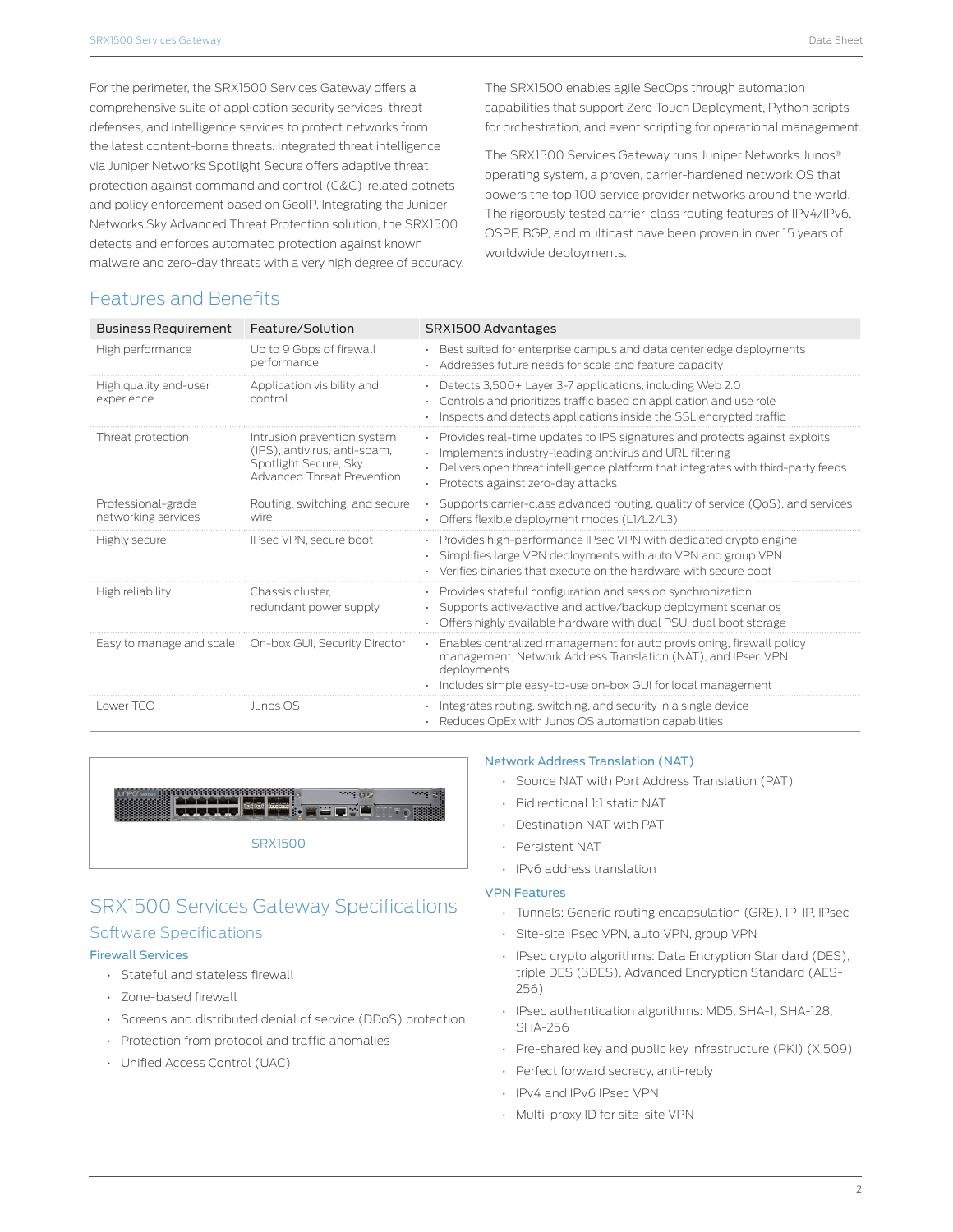- Internet Key Exchange (IKEv1, IKEv2), NAT-T
- Virtual router and quality-of-service (QoS) aware
- Standard-based dead peer detection (DPD) support

#### High Availability Features

- Virtual Router Redundancy Protocol (VRRP)
- Stateful high availability
	- Dual box clustering
	- Active/passive
	- Active/active
	- Configuration synchronization
- Firewall session synchronization
- Device/link detection
- IP monitoring with route and interface failover

#### Application Security Services

- Application visibility and control
- Application-based firewall
- Application QoS
- User-based firewall
- Intrusion prevention
- Antivirus
- Antispam
- Category/reputation-based URL filtering
- SSL inspection

#### Threat Defense and Intelligence Services

- Spotlight Secure threat intelligence
- Protection from botnets (command and control)
- Adaptive enforcement based on GeoIP
- Sky Advanced Threat Prevention to detect and block zeroday attacks

#### Routing Protocols

- IPv4, IPv6
- Static routes
- $\cdot$  RIP v1/v2
- OSPF/OSPF v3
- BGP with Route Reflector
- IS-IS
- Multicast: Internet Group Management Protocol (IGMP) v1/v2; Protocol Independent Multicast (PIM) sparse mode (SM)/dense mode (DM)/source-specific multicast (SSM); Session Description Protocol (SDP); Distance Vector Multicast Routing Protocol (DVMRP); Multicast Source Discovery Protocol (MSDP); Reverse Path Forwarding (RPF)
- Encapsulation: VLAN, Point-to-Point Protocol over Ethernet (PPPoE)
- Virtual routers
- Policy-based routing, source-based routing
- Equal-cost multipath (ECMP)

#### QoS Features

- Support for 802.1p, DiffServ code point (DSCP), EXP
- Classification based on VLAN, data-link connection identifier (DLCI), interface, bundles, or multifield filters
- Marking, policing, and shaping
- Classification and scheduling
- Weighted random early detection (WRED)
- Guaranteed and maximum bandwidth
- Ingress traffic policing
- Virtual channels

#### Network Services

- Dynamic Host Configuration Protocol (DHCP) client/server/ relay
- Domain Name System (DNS) proxy, dynamic DNS (DDNS)
- Juniper real-time performance monitoring (RPM) and IP monitoring
- Juniper flow monitoring (J-Flow)

#### Advanced Routing Services

- MPLS (RSVP, LDP)
- Circuit cross-connect (CCC), translational cross-connect (TCC)
- L2/L2 MPLS VPN, pseudowires
- Virtual private LAN service (VPLS), next-generation multicast VPN (NG-MVPN)
- MPLS traffic engineering and MPLS fast reroute

#### Management, Automation, Logging, and Reporting

- SSH, Telnet, SNMP
- Smart image download
- Juniper CLI and Web UI
- Juniper Networks Junos Space and Security Director
- Python
- Junos OS even, commit and OP scripts
- Application and bandwidth usage reporting
- Auto installation
- Debug and troubleshooting tools

#### Hardware Specifications

| Specification                                                  | SRX1500             |
|----------------------------------------------------------------|---------------------|
| Connectivity                                                   |                     |
| Total onboard ports                                            | 16x1GbF and 4x10GbF |
| Onboard RJ-45 ports                                            | 12x1GhF             |
| Onboard small form-factor pluggable<br>(SFP) transceiver ports | $4x$ lGhF           |
| Onboard SFP+ ports                                             | 4x10GbF             |
| Out-of-Band (OOB) management ports                             | 1x1GbF              |
| Dedicated high availability (HA) ports                         | 1x1GbE (SFP)        |
| PIM slots                                                      | $\mathcal{L}$       |
| Console (RJ-45 + miniUSB)                                      |                     |
| USB 2.0 ports (type A)                                         | 1                   |
| <b>Memory and Storage</b>                                      |                     |
| System memory (RAM)                                            | 16 GB               |
| Primary boot storage (mSATA)                                   | 16 GB               |
| Secondary storage (SSD)                                        | 120 GB              |